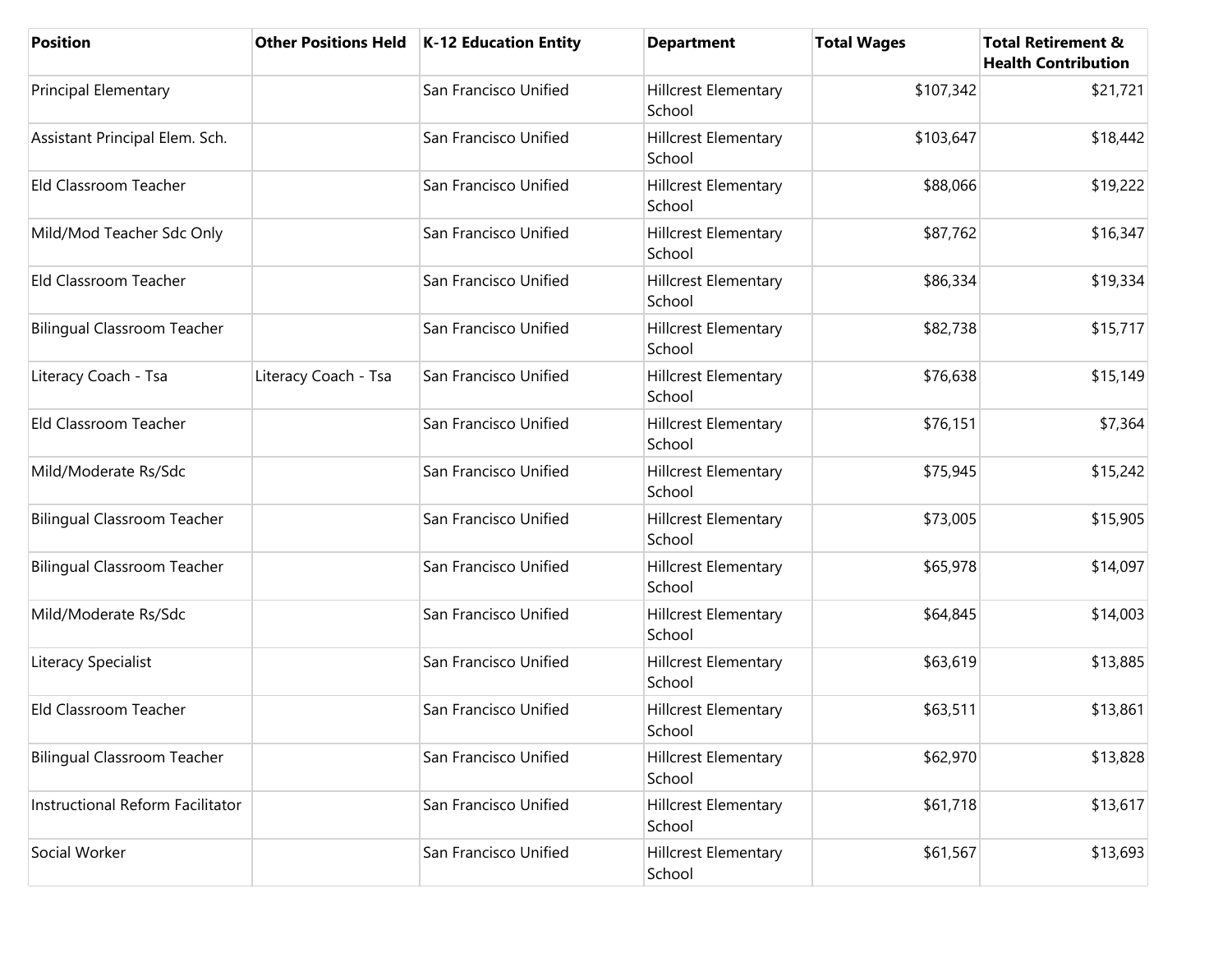| Eld Classroom Teacher              |                                                                      | San Francisco Unified | Hillcrest Elementary<br>School        | \$60,507 | \$13,767 |
|------------------------------------|----------------------------------------------------------------------|-----------------------|---------------------------------------|----------|----------|
| Eld Classroom Teacher              |                                                                      | San Francisco Unified | Hillcrest Elementary<br>School        | \$56,115 | \$13,158 |
| <b>Bilingual Classroom Teacher</b> |                                                                      | San Francisco Unified | <b>Hillcrest Elementary</b><br>School | \$55,316 | \$13,075 |
| <b>Bilingual Classroom Teacher</b> |                                                                      | San Francisco Unified | Hillcrest Elementary<br>School        | \$55,032 | \$13,044 |
| Eld Classroom Teacher              |                                                                      | San Francisco Unified | Hillcrest Elementary<br>School        | \$54,725 | \$15,635 |
| Eld Classroom Teacher              |                                                                      | San Francisco Unified | Hillcrest Elementary<br>School        | \$54,238 | \$12,976 |
| Custodian                          |                                                                      | San Francisco Unified | Hillcrest Elementary<br>School        | \$53,893 | \$28,442 |
| Eld Classroom Teacher              |                                                                      | San Francisco Unified | Hillcrest Elementary<br>School        | \$53,340 | \$12,898 |
| Senior Clerk Typist                |                                                                      | San Francisco Unified | Hillcrest Elementary<br>School        | \$51,845 | \$28,817 |
| Custodian                          |                                                                      | San Francisco Unified | Hillcrest Elementary<br>School        | \$51,630 | \$29,632 |
| Eld Classroom Teacher              |                                                                      | San Francisco Unified | <b>Hillcrest Elementary</b><br>School | \$49,682 | \$12,539 |
| Custodian                          | Custodian                                                            | San Francisco Unified | <b>Hillcrest Elementary</b><br>School | \$48,994 | \$26,557 |
| <b>Bilingual Classroom Teacher</b> |                                                                      | San Francisco Unified | Hillcrest Elementary<br>School        | \$47,220 | \$5,564  |
| Mild/Moderate Rs/Sdc               | Sped Ia Sh - All Impair,<br>Special Ed Extended<br>School Yr.        | San Francisco Unified | Hillcrest Elementary<br>School        | \$37,977 | \$5,304  |
| <b>Bilingual Classroom Teacher</b> |                                                                      | San Francisco Unified | Hillcrest Elementary<br>School        | \$35,901 | \$12,332 |
| Sp/Ed. la Non-Sh I: Spanish        | Sp/Ed. la Non-Sev H:<br>All Impmt, Instructional<br>Aide II Vacation | San Francisco Unified | Hillcrest Elementary<br>School        | \$35,471 | \$10,424 |
| Eld Classroom Teacher              |                                                                      | San Francisco Unified | Hillcrest Elementary<br>School        | \$34,556 | \$7,585  |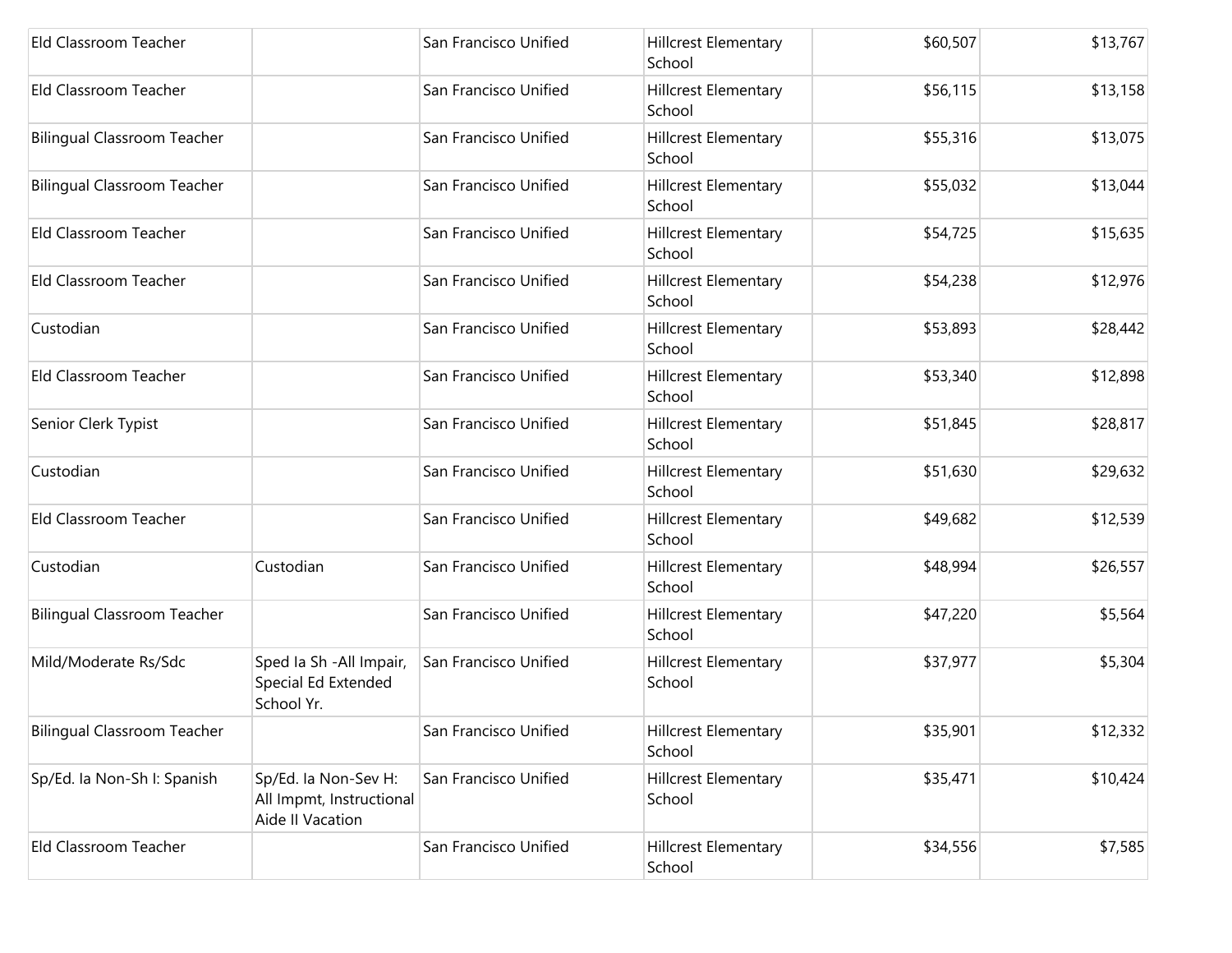| <b>Bilingual Classroom Teacher</b> |                                   | San Francisco Unified | Hillcrest Elementary<br>School        | \$34,039 | \$7,539  |
|------------------------------------|-----------------------------------|-----------------------|---------------------------------------|----------|----------|
| Eld Classroom Teacher              | Day-To-Day Sub                    | San Francisco Unified | Hillcrest Elementary<br>School        | \$33,329 | \$5,995  |
| <b>Bilingual Classroom Teacher</b> | Sped Ia Sh - All Impair           | San Francisco Unified | Hillcrest Elementary<br>School        | \$30,634 | \$10,193 |
| Eld Classroom Teacher              |                                   | San Francisco Unified | Hillcrest Elementary<br>School        | \$30,377 | \$6,743  |
| Seia Sh Imp: Spanish               |                                   | San Francisco Unified | Hillcrest Elementary<br>School        | \$27,844 | \$7,645  |
| Sp/Ed. la Non-Sh I: Cantonese      |                                   | San Francisco Unified | <b>Hillcrest Elementary</b><br>School | \$27,065 | \$7,645  |
| Eld Classroom Teacher              |                                   | San Francisco Unified | Hillcrest Elementary<br>School        | \$24,652 | \$6,376  |
| Sped Ia Sh - All Impair            | Sp/Ed. Ia Non-Sev H:<br>All Impmt | San Francisco Unified | Hillcrest Elementary<br>School        | \$23,682 | \$6,878  |
| Eld Classroom Teacher              |                                   | San Francisco Unified | Hillcrest Elementary<br>School        | \$23,515 | \$4,794  |
| Family Liaison - Cantonese         |                                   | San Francisco Unified | Hillcrest Elementary<br>School        | \$23,195 | \$10,329 |
| Mild/Moderate Rs/Sdc               |                                   | San Francisco Unified | <b>Hillcrest Elementary</b><br>School | \$23,146 | \$5,064  |
| Mild/Moderate Rs/Sdc               |                                   | San Francisco Unified | Hillcrest Elementary<br>School        | \$23,045 | \$4,627  |
| Eld Classroom Teacher              |                                   | San Francisco Unified | Hillcrest Elementary<br>School        | \$22,725 | \$5,018  |
| <b>Bilingual Classroom Teacher</b> |                                   | San Francisco Unified | Hillcrest Elementary<br>School        | \$22,385 | \$5,877  |
| <b>Bilingual Classroom Teacher</b> |                                   | San Francisco Unified | Hillcrest Elementary<br>School        | \$17,615 | \$4,106  |
| <b>Bilingual Classroom Teacher</b> |                                   | San Francisco Unified | <b>Hillcrest Elementary</b><br>School | \$17,500 | \$1,878  |
| Seia Sh Imp: Cantonese             |                                   | San Francisco Unified | Hillcrest Elementary<br>School        | \$15,584 | \$7,811  |
| Americorps Intern                  |                                   | San Francisco Unified | Hillcrest Elementary<br>School        | \$4,275  | \$0      |